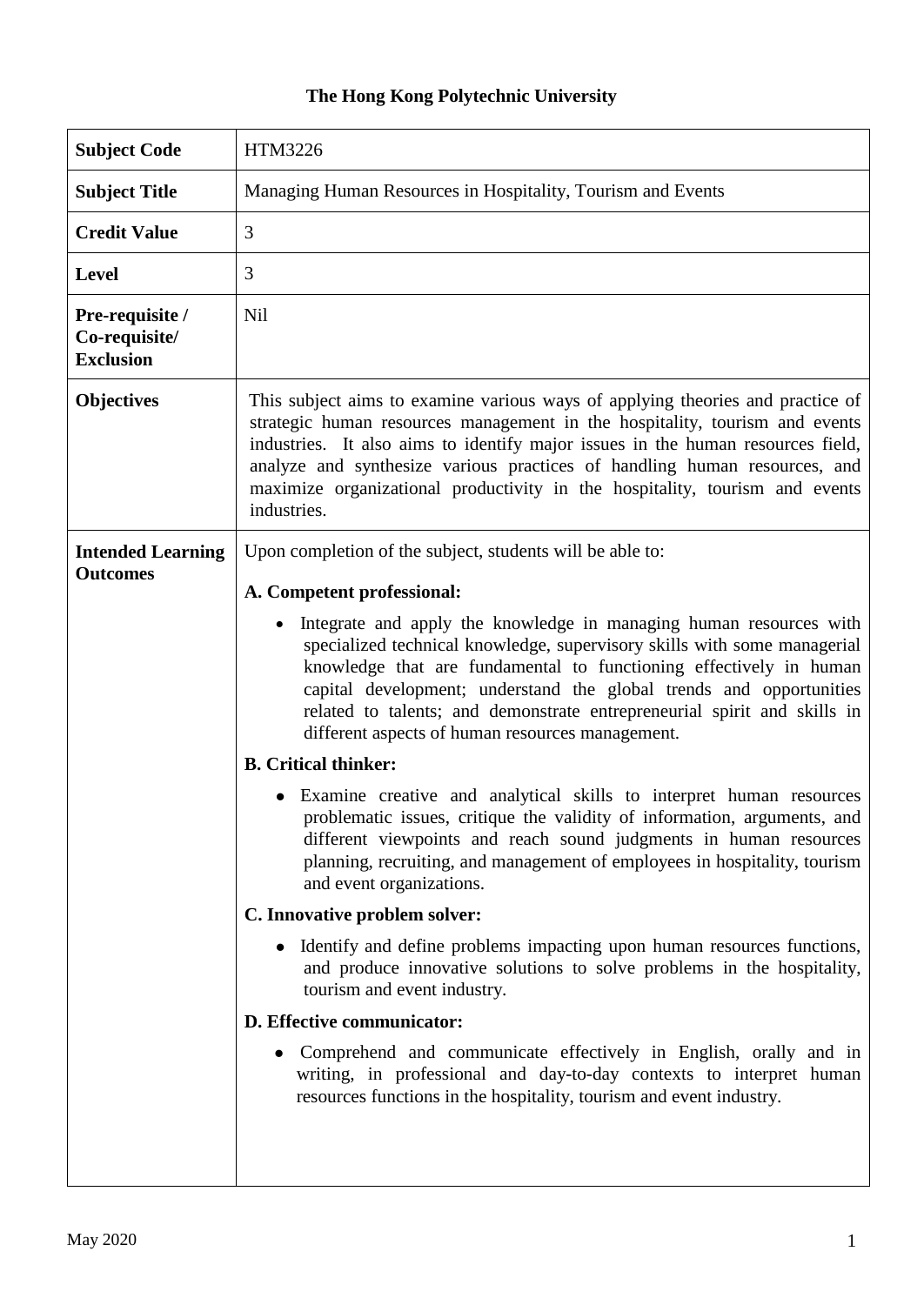| • Develop their interest in managing human resources, recognise the need for                                                                                                                                                                                                                                                                                                                                                                                                                                                                                                                                                                                                                                                                                                                                                                                                                                                                                                                              |
|-----------------------------------------------------------------------------------------------------------------------------------------------------------------------------------------------------------------------------------------------------------------------------------------------------------------------------------------------------------------------------------------------------------------------------------------------------------------------------------------------------------------------------------------------------------------------------------------------------------------------------------------------------------------------------------------------------------------------------------------------------------------------------------------------------------------------------------------------------------------------------------------------------------------------------------------------------------------------------------------------------------|
| continual learning and self-improvement, plan, manage and evaluate their<br>own learning in pursuit of self-determined goals in pursuit of self-<br>determined goals in carrying out managerial functions.                                                                                                                                                                                                                                                                                                                                                                                                                                                                                                                                                                                                                                                                                                                                                                                                |
| <b>F. Ethical leader:</b>                                                                                                                                                                                                                                                                                                                                                                                                                                                                                                                                                                                                                                                                                                                                                                                                                                                                                                                                                                                 |
| • Demonstrate the personal responsibility and ethics in human resources<br>management; have an understanding of leadership and be prepared to serve<br>as a leader and a team player in the hospitality, tourism and event industry;<br>demonstrate self-leadership and psychosocial competence in pursuing<br>personal and professional development in the hospitality, tourism and event<br>industry; and be capable of building and maintaining relationship and<br>resolving conflicts in group work situations; and demonstrate ethical<br>reasoning in professional and day-to-day contexts.                                                                                                                                                                                                                                                                                                                                                                                                        |
| G. Socially responsible global citizen:                                                                                                                                                                                                                                                                                                                                                                                                                                                                                                                                                                                                                                                                                                                                                                                                                                                                                                                                                                   |
| Recognize different cultures and social development needs in the local,<br>national and global contexts; and accept their responsibilities as<br>professionals and citizen to the industry, society, their own nation and the<br>world.                                                                                                                                                                                                                                                                                                                                                                                                                                                                                                                                                                                                                                                                                                                                                                   |
|                                                                                                                                                                                                                                                                                                                                                                                                                                                                                                                                                                                                                                                                                                                                                                                                                                                                                                                                                                                                           |
| <b>Topics &amp; Indicative Contents</b><br>a. INTRODUCTION TO HUMAN RESOURCES MANAGEMENT<br>What is HRM?<br>Why HRM is important to managers and particularly in the hospitality,<br>tourism and events industries?<br>Line and staff aspects of HRM<br>- HR Manager's duties<br>HR Department organizational structure<br>HR approaches in Hotel ICON and other tourism and events organizations<br><b>b. STRATEGIC HUMAN RESOURCES MANAGEMENT</b><br>Strategic Management - introduction, types and practices<br>Role of a strategic human resources manager in hotel, tourism, events &<br>catering industries e.g. hotels, travel agents, events, exhibitions, clubs,<br>hospitals, airlines, catering, etc.<br>SWOT Analysis of the labour market in relation to the labour intensive<br>nature of the hotel, tourism, events & catering industries.<br>Manpower planning practices of hotel, tourism, events & catering<br>industries including how Hotel ICON approaches hiring the initial staff. |
|                                                                                                                                                                                                                                                                                                                                                                                                                                                                                                                                                                                                                                                                                                                                                                                                                                                                                                                                                                                                           |